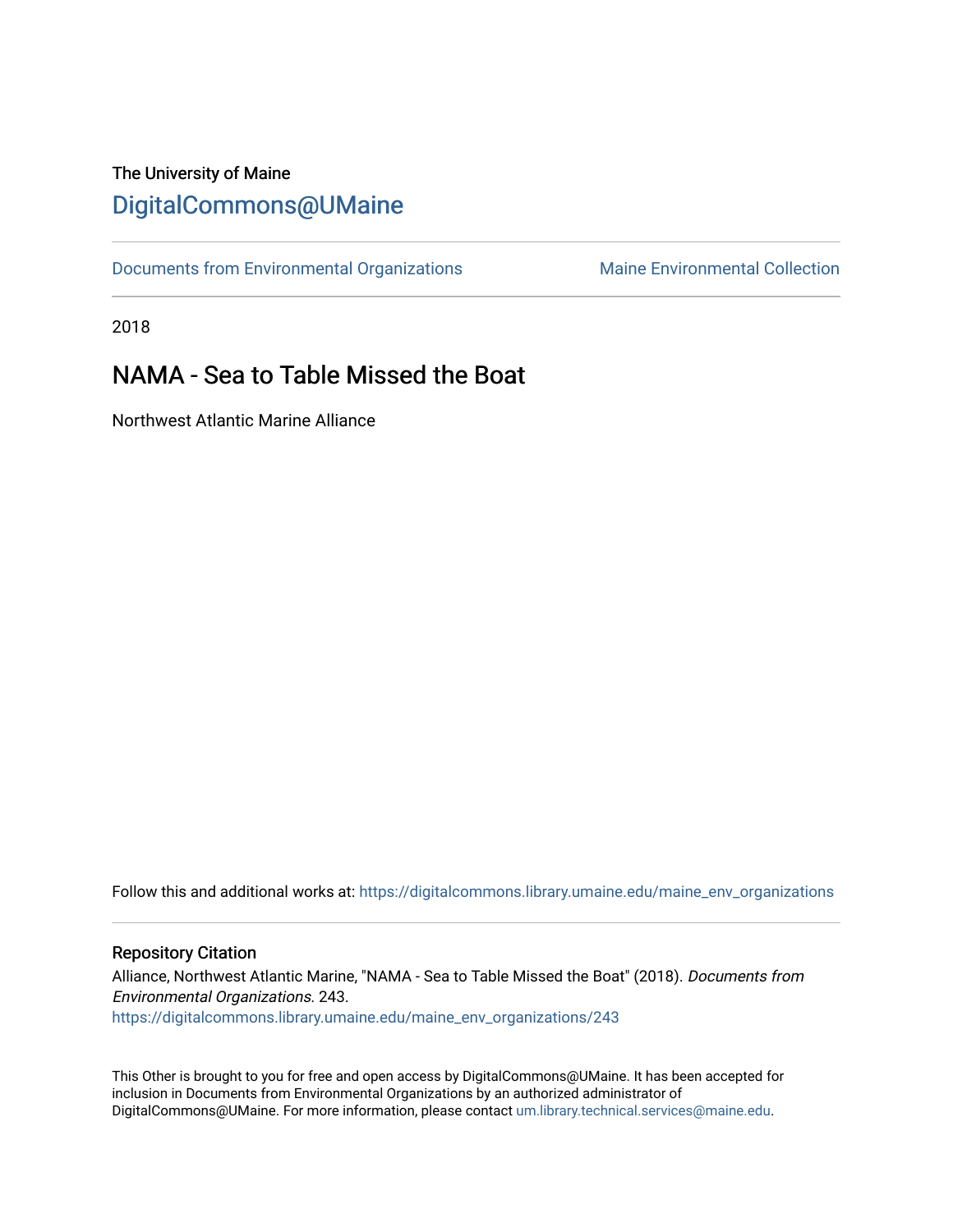

**Contact:**  Amy MacKown, Communications Coordinator amy@namanet.org 410-739-0194

> Brett Tolley, Program Coordinator brett@namanet.org 718-570-2377

## **Sea to Table Missed the Boat**

Sea to Table Exposé Offers Valuable Teaching Moment

Gloucester, MA, Aug. 29— As an organization committed to a seafood system that values the ocean, fishing communities, and all those whose hands touch the fish, we have deep concerns over what has been revealed in the recent AP exposé of national distributor Sea to Table and its implications for the new values-based seafood movement.

We all have a right to know where our food comes from and our seafood community has a responsibility to protect these values and provide support to businesses seeking to align with this vision. Embedded in the broad suite of values that have come to define this movement is that the public demand for seafood shouldn't dictate the supply chain. Rather, our eating patterns should align with the bounty of the ocean and the practices of community-based fishing.

The recent Associated Press (AP) report accused national Sea to Table of seafood fraud, causing many of us in the seafood community to ask deep questions. On the heels of the report's release, four exemployees came forward revealing how they raised internal concerns to Sea to Table's leadership that were then either silenced or swept under the rug.

In order to better understand the situation and its implications to our movement, we set out to talk to as many parties involved as possible. From those conversations, we learned that Sea to Table demonstrated a significant lack of judgment in who they trusted and they dismissed early warning signs that should have triggered course correction. As a business committed to positive change in the seafood industry, they should have done better.

Instead, Sea to Table worked with seafood suppliers that many in the fishing community had known not to trust--companies that their own employees had expressed concerns about such as New Yorkbased Gosman's Fish Market. We know Gosman's too. Local fishermen have walked us through Gosman's retail seafood display and pointed out mislabeled fish that couldn't possibly be 'local' but rather came from the world's second largest seafood wholesaler, Fulton Street Fish Market.

[*Read about Fulton Fish Market co-opting the term 'Community Supported Fisheries' and a sign-on letter from 76 businesses across the country.*]

So it was no surprise when the AP revealed how Gosman's delivered 'Montauk' fish to Sea to Table that wasn't seasonal to Montauk and caught by a fisherman who wasn't bringing fish to Montauk docks.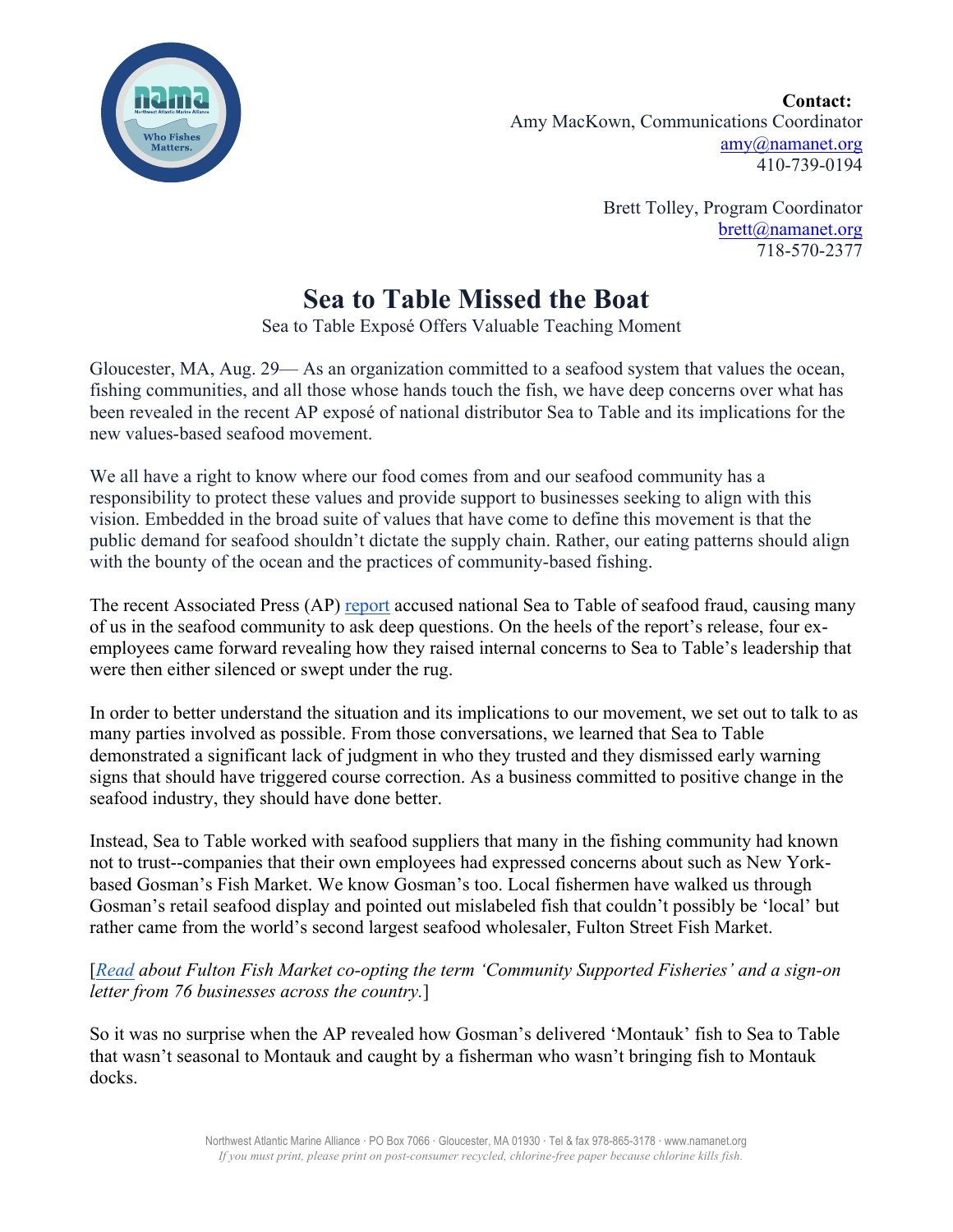If Sea to Table executives knew anything about the waters off Long Island or anything about the local fishermen, they would have known there was a problem long before ex-employees and the AP investigation brought this to light.

We believe the Dimin family created Sea to Table with the best of intentions. But they have minimal boots-on-deck experience and a short history for knowing how working waterfronts operate. Sea to Table asks the public to "know your fishermen" yet they don't really know their fishermen.

The concerns brought forward by employees and fishermen should have caused Sea to Table to alter course. Marketing materials contained information about fishing gear that didn't always match up with the boat; boat names didn't always match up with the fish; and fish didn't always match up with the season.

For many seafood dealers this is par for the course. But businesses like Sea to Table, who claim to have a supply-based business model, depend on local fishermen's catch and the seasonality of what is locally abundant to drive seafood sales.

But as Sea to Table increased sales and expanded geographical reach the warning signs that should have caused a moment of reflection were ignored. As one ex-employee put it, "The reality is that you cannot create this supply-based model on a national scale unless you are trying to change the buying habits of your customers. And Sea to Table wasn't willing to do that."

This is common. Too often we see seafood suppliers striving to fill orders that are mis-aligned with what local fishermen are catching. Rather than say 'no, our fishermen are not catching this right now,' they attempt to fill the order gap through the global commodities market which is fraught with mislabeling (among other horrors).

The values of this movement, however, require businesses to educate eaters to 'eat with the ecosystem' and as seafood eaters we must share the risks with fishermen by matching our taste preferences with the ocean's abundance and embracing the diversity of species that reflect fishermen's true catch.

Around the country this demand for responsible seafood is giving rise to alternative solutions. Over a decade ago one of those solutions emerged from the Port Clyde fishing community, which together with NAMA piloted the first ever "Community Supported Fishery", taking its cue from the land-based "Community Supported Agriculture" (CSA) model.

Since then hundreds of other Community Supported Fisheries and other values-based seafood businesses have opened shop, supporting local fishermen, the marine ecosystem, and their community. We've been honored to work with several of those communities. That's why we take very seriously the issue of Sea to Table and any others that compromise the intent and values that gave way to this new seafood movement.

Since those early CSF days, LocalCatch.org emerged to provide a platform for this growing movement and established a baseline set of values in 2016. LocalCatch.org is now the go-to hub for connecting seafood businesses, organizations, researchers and eaters and features a directory of values-based seafood companies.